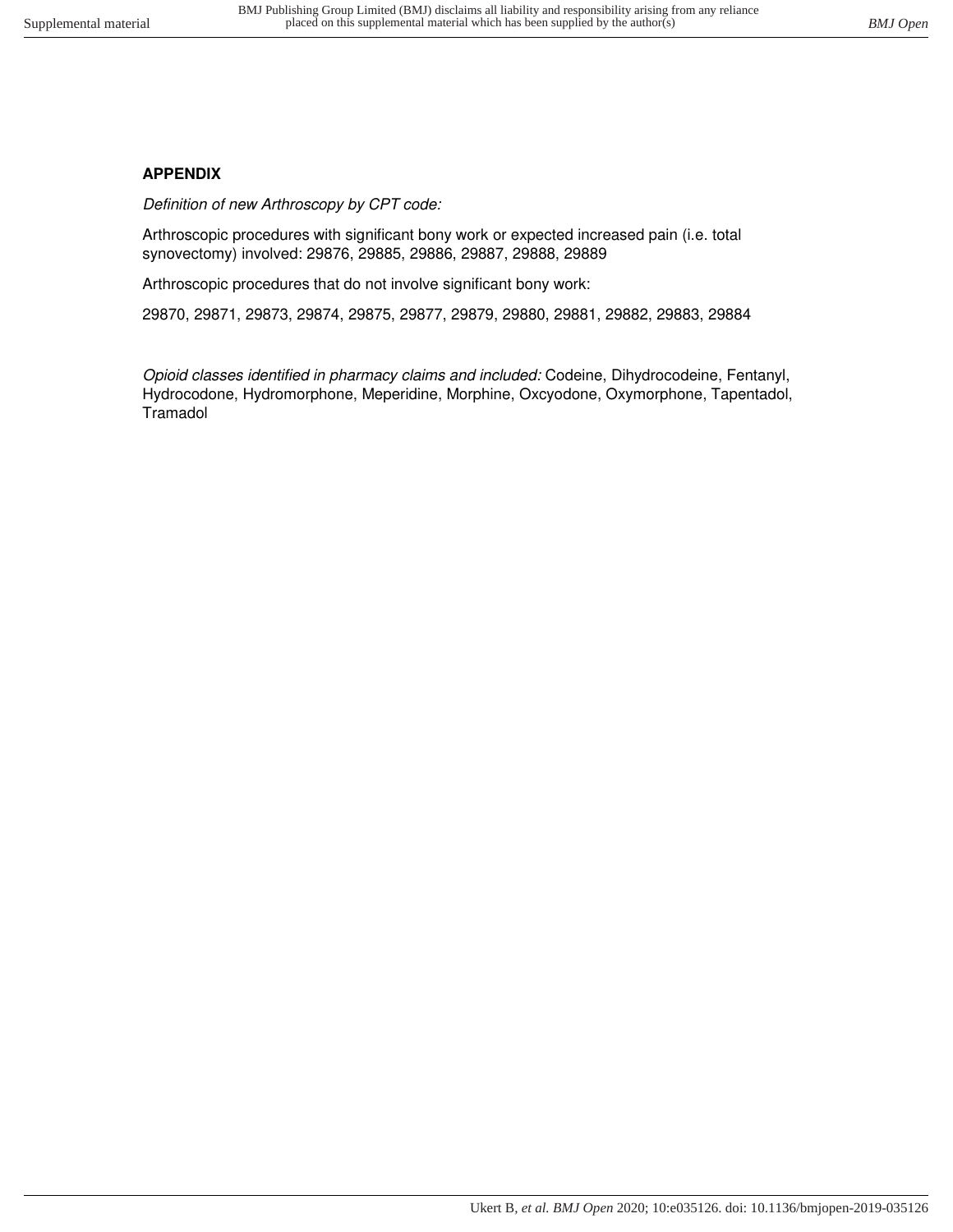| Quantity           | <b>Mean</b> | Min | 10%            | Median               | 90% | 95% | <b>Max</b> |
|--------------------|-------------|-----|----------------|----------------------|-----|-----|------------|
| Total              | 41.79       |     | 10             | 40<br>(IQR 30-50)    | 60  | 80  | 1298       |
| Non-Invasive       | 42.96       |     | 10             | 40<br>(IQR 30-45)    | 60  | 60  | 1000       |
| Invasive           | 52.16       |     | 12             | 40<br>(IQR 30-60)    | 70  | 90  | 1298       |
| <b>MME</b>         | Mean        | Min | 10%            | Median               | 90% | 95% | <b>Max</b> |
| Total              | 292.47      | 7.5 | 60             | 250<br>(IQR 150-375) | 465 | 600 | 9734       |
| Non-Invasive       | 264.47      | 7.5 | 50             | 225<br>(IQR 150-450) | 450 | 600 | 7500       |
| Invasive           | 363.88      | 7.5 | 75             | 300<br>(IQR 225-450) | 600 | 750 | 9734       |
| <b>Days Supply</b> | Mean        | Min | 10%            | <b>Median</b>        | 90% | 95% | <b>Max</b> |
| Total              | 6.03        |     | $\overline{2}$ | 5<br>$( IQR 4-7)$    | 10  | 12  | 120        |
| Non-Invasive       | 5.74        |     | $\overline{c}$ | 5<br>$( IQR 4-7)$    | 10  | 10  | 120        |
| Invasive           | 6.76        |     | $\overline{c}$ | 6<br>(IQR 5-8)       | 10  | 14  | 90         |

#### **Appendix Table 1 – Opioid Prescribing Information for filled Prescription within 3 days of Surgery Date (N=63,439)**

Notes: Mean opioid prescribing information for quantity, MME, and days supply are displayed for those members who filled an opioid within 3 days. Information on the minimum, medium, maximum, and the 10, 90, and 95 percentile are also reported.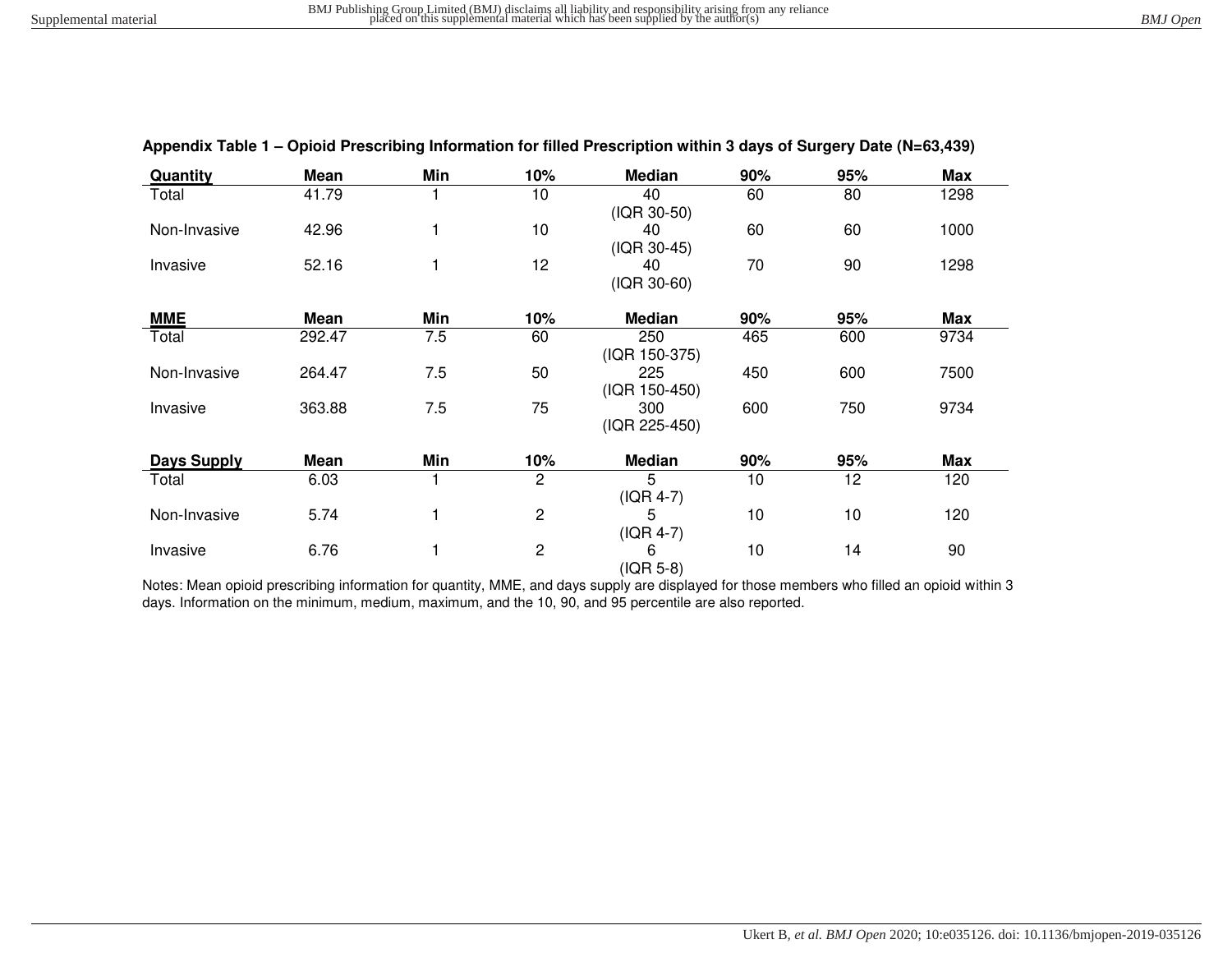# **Appendix Table 2 – Average Observed Prescribing Rates, Quantity, and MME by State**

| Prescribing     |      |                |            |  |  |
|-----------------|------|----------------|------------|--|--|
| <b>State</b>    | Rate | <b>Tablets</b> | <b>MME</b> |  |  |
| Alaska          | 0.42 | 49.09          | 447.73     |  |  |
| Alabama         | 0.79 | 37.00          | 298.37     |  |  |
| Arkansas        | 0.77 | 39.48          | 316.19     |  |  |
| Arizona         | 0.75 | 38.49          | 265.74     |  |  |
| California      | 0.65 | 40.34          | 302.36     |  |  |
| Colorado        | 0.78 | 38.10          | 263.56     |  |  |
| Connecticut     | 0.61 | 28.71          | 200.65     |  |  |
| D.C.            | 0.77 | 44.54          | 335.89     |  |  |
| Delaware        | 0.64 | 37.64          | 241.81     |  |  |
| Florida         | 0.71 | 39.19          | 275.07     |  |  |
| Georgia         | 0.71 | 39.03          | 293.63     |  |  |
| Hawaii          | 0.62 | 33.85          | 216.76     |  |  |
| lowa            | 0.79 | 42.20          | 289.02     |  |  |
| Idaho           | 0.77 | 43.32          | 360.37     |  |  |
| Illinois        | 0.78 | 41.56          | 273.43     |  |  |
| Indiana         | 0.76 | 43.38          | 288.30     |  |  |
| Kansas          | 0.77 | 43.18          | 301.81     |  |  |
| Kentucky        | 0.53 | 42.50          | 334.85     |  |  |
| Louisiana       | 0.72 | 39.45          | 333.97     |  |  |
| Massachusetts   | 0.72 | 35.10          | 243.07     |  |  |
| Maryland        | 0.72 | 36.45          | 251.97     |  |  |
| Maine           | 0.70 | 34.04          | 239.30     |  |  |
| Michigan        | 0.76 | 42.97          | 290.01     |  |  |
| Minnesota       | 0.65 | 35.51          | 225.56     |  |  |
| Missouri        | 0.77 | 43.45          | 282.13     |  |  |
| Mississippi     | 0.68 | 36.94          | 297.58     |  |  |
| Montana         | 0.72 | 40.17          | 277.99     |  |  |
| North Carolina  | 0.74 | 40.83          | 286.43     |  |  |
| North Dakota    | 0.56 | 34.22          | 243.85     |  |  |
| Nebraska        | 0.85 | 41.62          | 274.06     |  |  |
| New Hampshire   | 0.59 | 28.68          | 189.35     |  |  |
| New Jersey      | 0.63 | 33.54          | 244.84     |  |  |
| New Mexico      | 0.70 | 35.70          | 236.55     |  |  |
| Nevada          | 0.58 | 41.53          | 328.32     |  |  |
| <b>New York</b> | 0.71 | 36.88          | 256.48     |  |  |
| Ohio            | 0.79 | 41.66          | 274.22     |  |  |
| Oklahoma        | 0.75 | 44.87          | 370.50     |  |  |
| Oregon          | 0.72 | 39.47          | 271.92     |  |  |
| Pennsylvania    | 0.68 | 35.69          | 234.77     |  |  |
| Rhode Island    | 0.79 | 29.59          | 201.37     |  |  |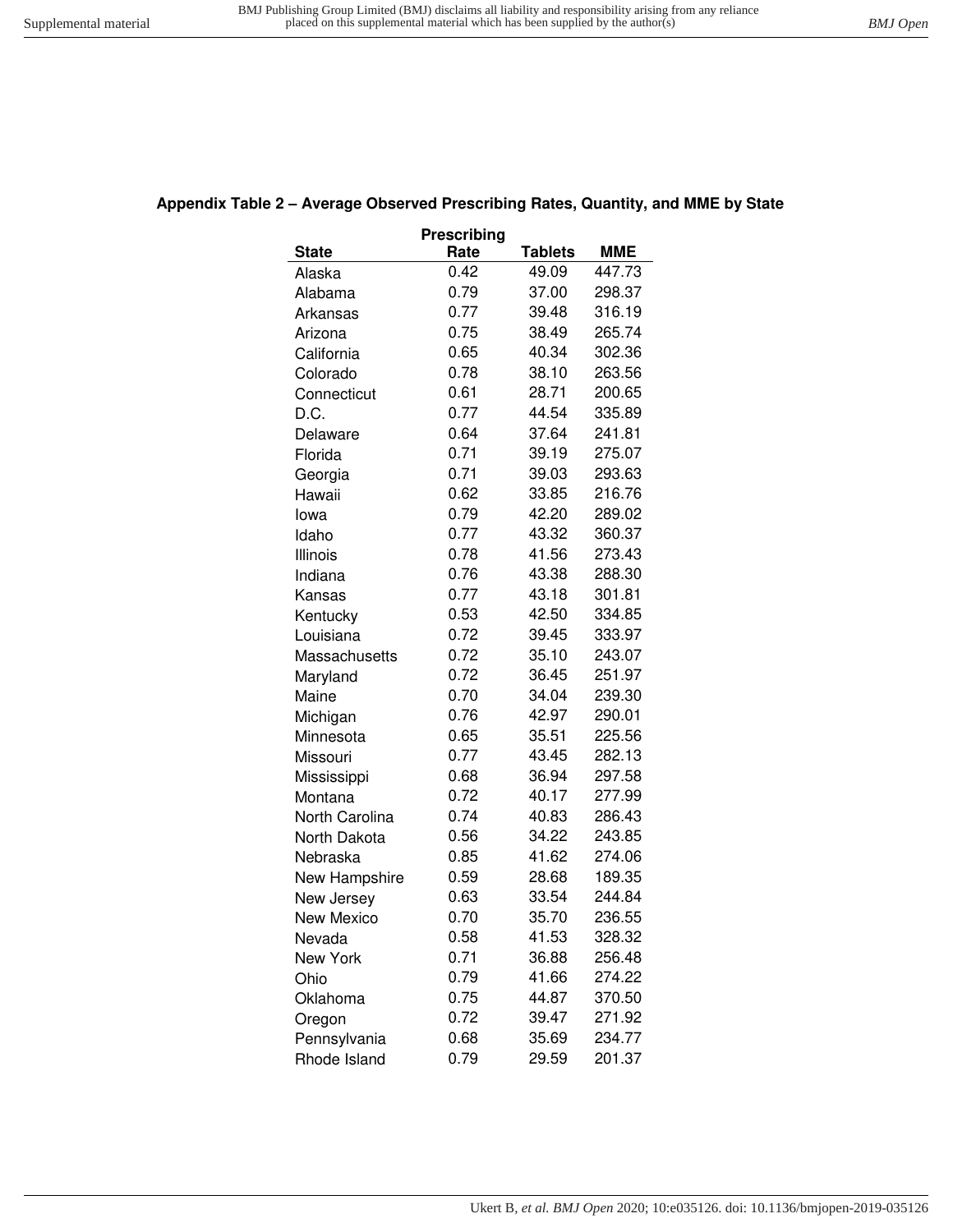| South Carolina | 0.73 | 41.60 | 310.22 |
|----------------|------|-------|--------|
| South Dakota   | 0.40 | 40.96 | 247.53 |
| Tennessee      | 0.79 | 36.32 | 282.58 |
| Texas          | 0.64 | 44.66 | 322.67 |
| Utah           | 0.81 | 37.10 | 291.04 |
| Virginia       | 0.74 | 41.53 | 292.94 |
| Vermont        | 0.73 | 24.13 | 156.88 |
| Washington     | 0.79 | 39.77 | 277.17 |
| Wisconsin      | 0.79 | 39.08 | 245.44 |
| West Virginia  | 0.58 | 38.28 | 242.95 |
| Wyoming        | 0.75 | 41.12 | 280.34 |

## **Appendix Table 3 –Total MME Saved if Dosage Would not Have Exceeded the Median Total MME Level**

| Year                 | <b>Median MME</b> | <b>Patients</b> | <b>Total MME Saved</b> |
|----------------------|-------------------|-----------------|------------------------|
| 2015                 | 300               | 5,572           | 1,303,848              |
| 2016                 | 300               | 5,713           | 1,319,703              |
| 2017                 | 300               | 5,474           | 1,187,858              |
| 2018                 | 210               | 7,950           | 993,750                |
| 2019                 | 180               | 3,886           | 423,574                |
| (first two quarters) |                   |                 |                        |
| All                  | 250               | 28,595          | 5,230,577              |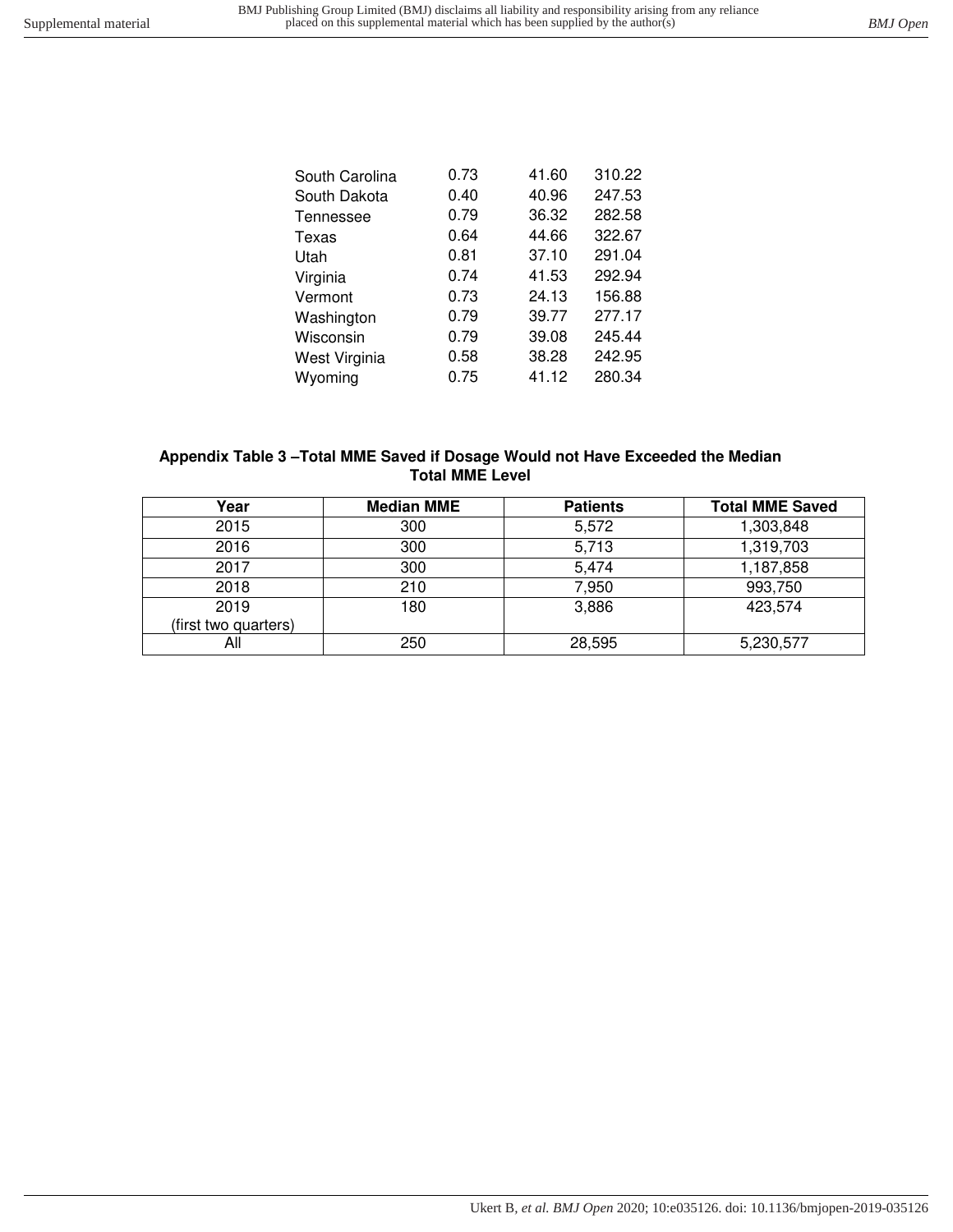## Appendix Figure 1 - Distribution on the Filled Prescriptions within 3 Days of the Index Date by Invasive vs. Non-invasive Procedure

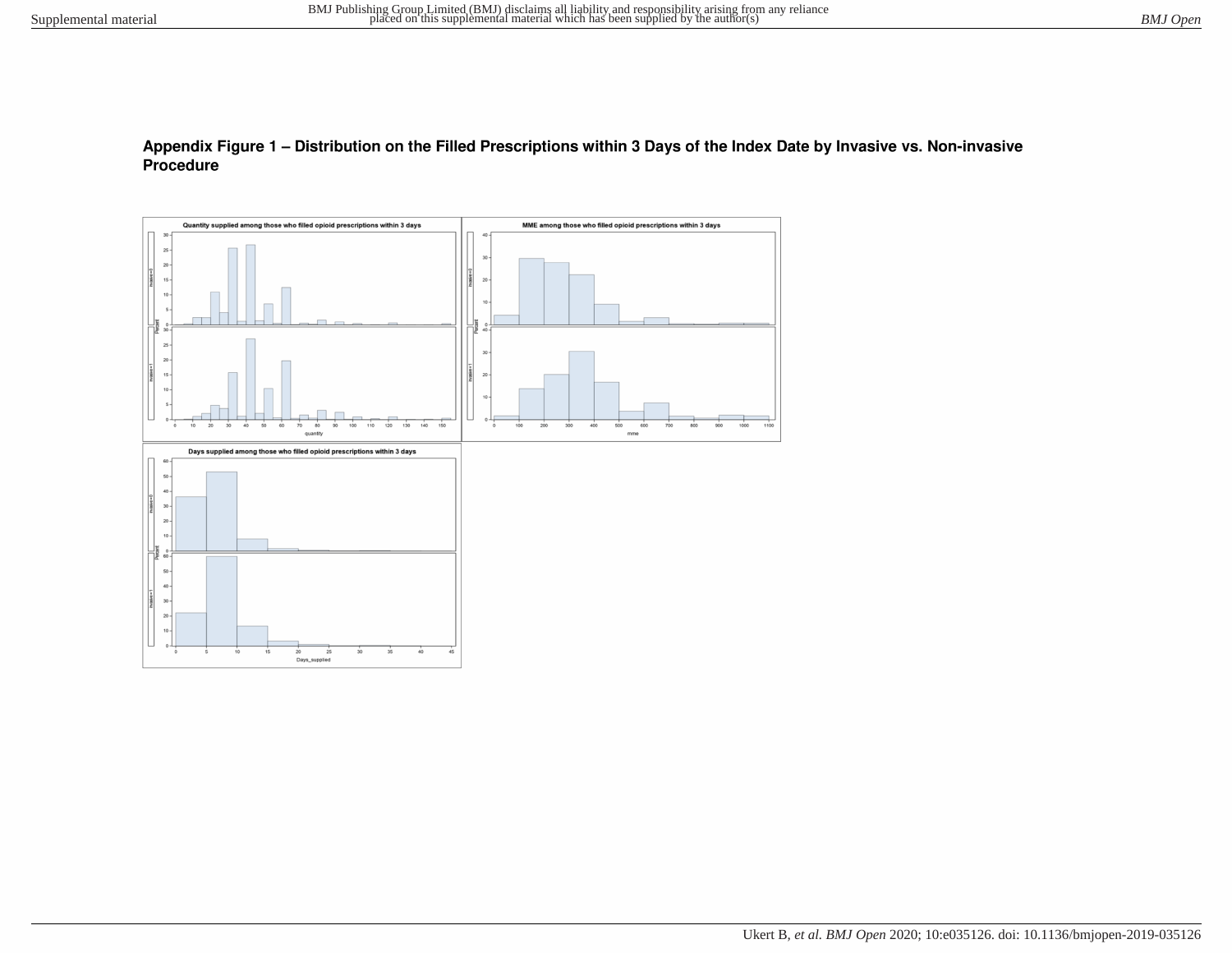

#### **Appendix Figure 2 – Observed to Expected Opioid Prescribing Rate by State**

Notes: State-level variation in the opioid prescribing rate for knee arthroscopies among patients who were opioid naive. The median state-level prescribing rate during these years was 73%. The observed to expected prescribed rate is displayed for each state with a 95% confidence interval. States with higher-than-expected prescribing rates are displayed with an O/E rate larger than 1. Expected prescribing rate was adjusted for case mix with age, sex, procedure type, race, ethnicity, education, household income, comorbidities, and year, using multivariate logistic regression.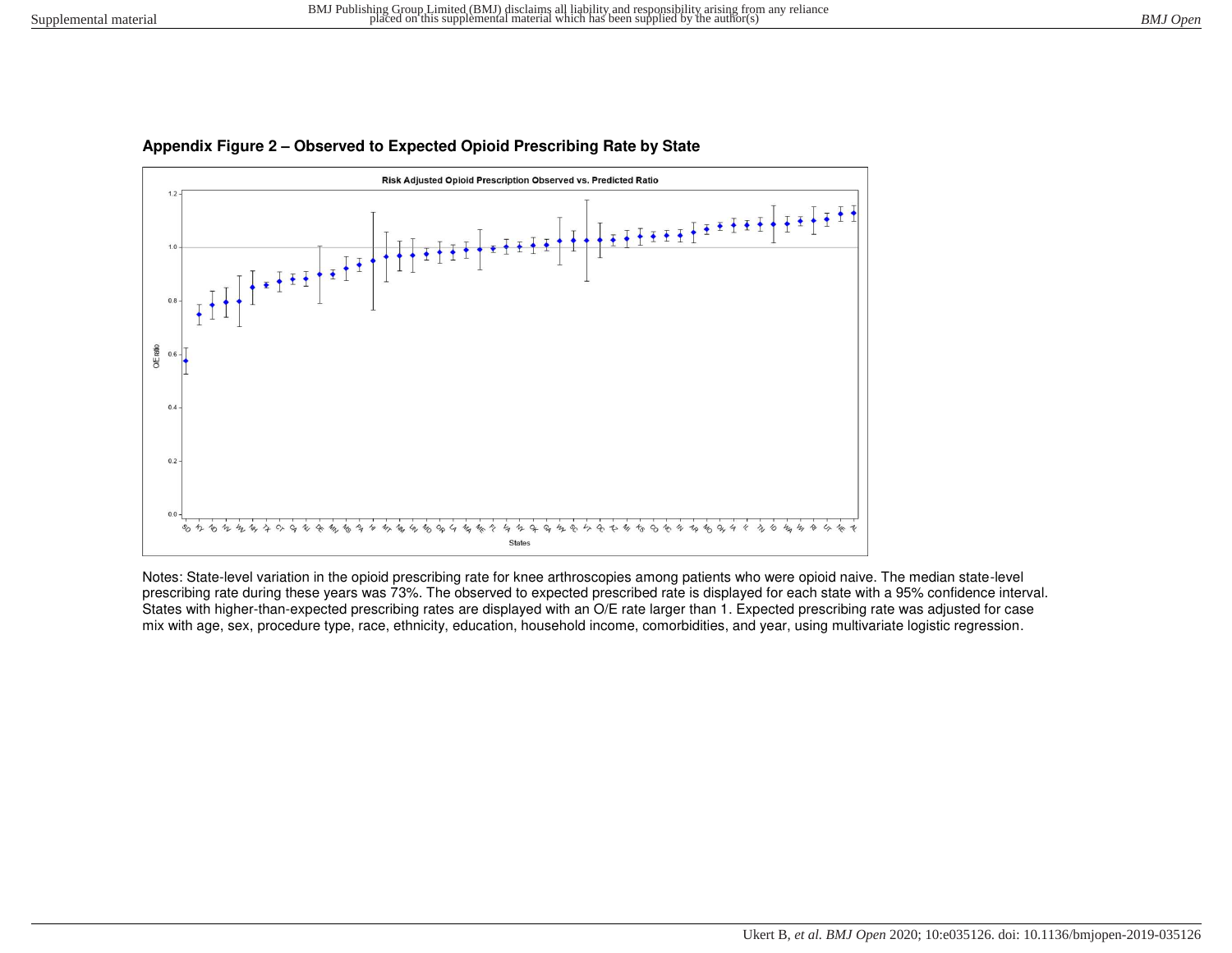# Risk Adjusted Opioid MME per Encounter Observed vs. Predicted Ratio 1.50 1.25 O/E ratio 1.00  $0.75$  $0.50$  $4/$  $\frac{1}{\sqrt{2}}$  $\mathcal{U}_0$  $4\mathstrut_{\textbf{1}}$  $\mathcal{L}_{\lambda}$  $\nu$  $\mathcal{L}_{\mathcal{D}}$  $Q_{\ell}$  $\mathcal{U}_{\cap}$ 6 States

#### **Appendix Figure 3 – Observed to Expected Opioid MME per Encounter by State**

Notes: State-level variation in the opioid prescribing rate for knee arthroscopies among patients who were opioid naive. The observed to expected prescribed rate is displayed for each state with a 95% confidence interval. States with higher-than-expected prescribing rates are displayed with an O/E rate larger than 1. Expected prescribing rate was adjusted for case mix with age, sex, procedure type, race, ethnicity, education, household income, comorbidities, and year, using multivariate linear regression.